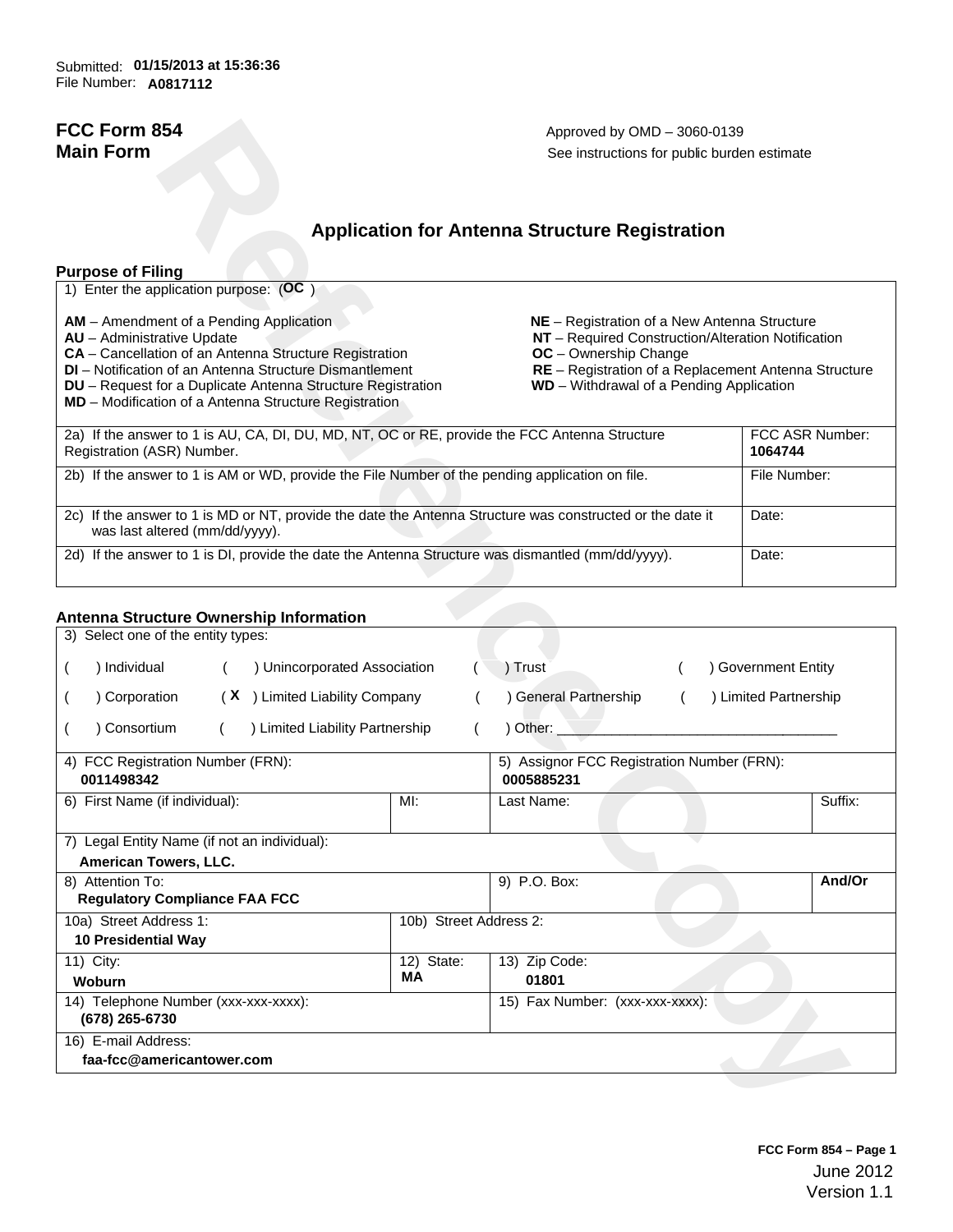## **Contact Representative Information**

| 17) First Name (if individual):<br>MI: |              | Last Name:                      | Suffix: |  |
|----------------------------------------|--------------|---------------------------------|---------|--|
|                                        |              |                                 |         |  |
| 18) Business Name:                     |              |                                 |         |  |
| <b>American Towers, LLC.</b>           |              |                                 |         |  |
| 19) Attention To:                      | 20) P.O. Box |                                 | And/Or  |  |
| <b>FAA FCC</b>                         |              |                                 |         |  |
| 21a) Street Address 1:                 |              | 21b) Street Address 2:          |         |  |
| <b>10 Presidential Way</b>             |              |                                 |         |  |
| 22) City:                              | 23) State:   | 24) Zip Code:                   |         |  |
| <b>Woburn</b>                          | МA           | 01801                           |         |  |
| 25) Telephone Number (xxx-xxx-xxxx):   |              | 26) Fax Number: (xxx-xxx-xxxx): |         |  |
| (678) 265-6730                         |              |                                 |         |  |
| 27) E-mail Address:                    |              |                                 |         |  |
| faa-fcc@americantower.com              |              |                                 |         |  |

# **Antenna Structure Information**

| 18) Business Name:<br>American Towers, LLC.                                                                                                                                                                                                                                                                                                                                                                                    |                     |                                                                                                                                                                                                                                                                                                                                                                                                                                                      |                             |                     |
|--------------------------------------------------------------------------------------------------------------------------------------------------------------------------------------------------------------------------------------------------------------------------------------------------------------------------------------------------------------------------------------------------------------------------------|---------------------|------------------------------------------------------------------------------------------------------------------------------------------------------------------------------------------------------------------------------------------------------------------------------------------------------------------------------------------------------------------------------------------------------------------------------------------------------|-----------------------------|---------------------|
| 19) Attention To:                                                                                                                                                                                                                                                                                                                                                                                                              | 20) P.O. Box        |                                                                                                                                                                                                                                                                                                                                                                                                                                                      |                             | And/Or              |
| <b>FAA FCC</b>                                                                                                                                                                                                                                                                                                                                                                                                                 |                     |                                                                                                                                                                                                                                                                                                                                                                                                                                                      |                             |                     |
| 21a) Street Address 1:                                                                                                                                                                                                                                                                                                                                                                                                         |                     | 21b) Street Address 2:                                                                                                                                                                                                                                                                                                                                                                                                                               |                             |                     |
| 10 Presidential Way                                                                                                                                                                                                                                                                                                                                                                                                            |                     |                                                                                                                                                                                                                                                                                                                                                                                                                                                      |                             |                     |
| 22) City:                                                                                                                                                                                                                                                                                                                                                                                                                      | 23) State:          | 24) Zip Code:                                                                                                                                                                                                                                                                                                                                                                                                                                        |                             |                     |
| Woburn                                                                                                                                                                                                                                                                                                                                                                                                                         | <b>MA</b>           | 01801                                                                                                                                                                                                                                                                                                                                                                                                                                                |                             |                     |
| 25) Telephone Number (xxx-xxx-xxxx):                                                                                                                                                                                                                                                                                                                                                                                           |                     | 26) Fax Number: (xxx-xxx-xxxx):                                                                                                                                                                                                                                                                                                                                                                                                                      |                             |                     |
| (678) 265-6730                                                                                                                                                                                                                                                                                                                                                                                                                 |                     |                                                                                                                                                                                                                                                                                                                                                                                                                                                      |                             |                     |
| 27) E-mail Address:                                                                                                                                                                                                                                                                                                                                                                                                            |                     |                                                                                                                                                                                                                                                                                                                                                                                                                                                      |                             |                     |
| faa-fcc@americantower.com                                                                                                                                                                                                                                                                                                                                                                                                      |                     |                                                                                                                                                                                                                                                                                                                                                                                                                                                      |                             |                     |
| <b>Antenna Structure Information</b>                                                                                                                                                                                                                                                                                                                                                                                           |                     |                                                                                                                                                                                                                                                                                                                                                                                                                                                      |                             |                     |
| 28a) Latitude (DD-MM-SS.S):                                                                                                                                                                                                                                                                                                                                                                                                    |                     | 28b) North or South:                                                                                                                                                                                                                                                                                                                                                                                                                                 |                             |                     |
| 46-36-23.0                                                                                                                                                                                                                                                                                                                                                                                                                     |                     | <b>North</b>                                                                                                                                                                                                                                                                                                                                                                                                                                         |                             |                     |
| 29a) Longitude (DDD-MM-SS.S):                                                                                                                                                                                                                                                                                                                                                                                                  |                     | 29b) East or West:                                                                                                                                                                                                                                                                                                                                                                                                                                   |                             |                     |
| 121-39-15.0                                                                                                                                                                                                                                                                                                                                                                                                                    |                     | West                                                                                                                                                                                                                                                                                                                                                                                                                                                 |                             |                     |
| 30) Street Address or Geographic Location:<br>265 Snyder Rd. (Packwood-PNW-#75792)                                                                                                                                                                                                                                                                                                                                             |                     | 31) City:<br><b>PACKWOOD</b>                                                                                                                                                                                                                                                                                                                                                                                                                         |                             |                     |
| 32) County:                                                                                                                                                                                                                                                                                                                                                                                                                    | 33) State:          |                                                                                                                                                                                                                                                                                                                                                                                                                                                      | 34) Zip Code:               |                     |
| <b>LEWIS</b>                                                                                                                                                                                                                                                                                                                                                                                                                   | <b>WASHINGTON</b>   |                                                                                                                                                                                                                                                                                                                                                                                                                                                      | 98361                       |                     |
| 35) Elevation of site above mean sea level (meters):                                                                                                                                                                                                                                                                                                                                                                           |                     |                                                                                                                                                                                                                                                                                                                                                                                                                                                      |                             | <b>395.9 meters</b> |
| 36) Overall height above ground level (AGL) of the supporting structure without appurtenances:                                                                                                                                                                                                                                                                                                                                 |                     |                                                                                                                                                                                                                                                                                                                                                                                                                                                      |                             | 76.8 meters         |
| 37) Overall height above ground level (AGL) of the antenna structure including all appurtenances:                                                                                                                                                                                                                                                                                                                              |                     |                                                                                                                                                                                                                                                                                                                                                                                                                                                      |                             | 78.9 meters         |
| 38) Overall height above mean sea level (add items 35 and 37 together):                                                                                                                                                                                                                                                                                                                                                        |                     |                                                                                                                                                                                                                                                                                                                                                                                                                                                      |                             | 474.8 meters        |
| 39a) Enter the type of structure on which the antenna will be mounted: (                                                                                                                                                                                                                                                                                                                                                       |                     |                                                                                                                                                                                                                                                                                                                                                                                                                                                      |                             |                     |
| $B -$ Building<br><b>BANT</b> - Building with Antenna on Top<br><b>BMAST</b> - Building with Mast<br><b>BPIPE</b> - Building with Pipe<br><b>BPOLE</b> - Building with Pole<br><b>BRIDG</b> – Bridge<br><b>BTWR</b> - Building with Tower<br>GTOWER - Guyed Structure Used For Communication Purposes<br><b>LTOWER</b> - Lattice Tower<br><b>MAST</b> – Mast<br><b>MTOWER</b> – Monopole<br><b>NNGTANN</b> - Guyed Tower Array |                     | <b>NNLTANN</b> - Lattice Tower Array<br><b>NNMTANN</b> - Monopole Array<br>$PIPE - Any type of Pipe$<br><b>POLE</b> – Any type of Pole<br>$RIG - Oil$ or Other Type of Rig<br>SIGN - Any type of Sign or Billboard<br><b>SILO</b> - Any type of Silo<br><b>STACK</b> – Smoke Stack<br>TANK - Any type of Tank (water, gas, etc.)<br><b>TREE</b> - When used as a support for an antenna<br><b>UPOLE</b> - Utility Pole/Tower used to provide service | (electric, telephone, etc.) |                     |
| 39b) Number of Towers in Array:                                                                                                                                                                                                                                                                                                                                                                                                |                     | 39c) Position of this Tower in the Array:                                                                                                                                                                                                                                                                                                                                                                                                            |                             |                     |
| 40a) Array Center Latitude (DD-MM-SS.S):                                                                                                                                                                                                                                                                                                                                                                                       | 40b) North or South |                                                                                                                                                                                                                                                                                                                                                                                                                                                      |                             |                     |
| 41a) Array Center Longitude (DDD-MM-SS.S):                                                                                                                                                                                                                                                                                                                                                                                     |                     | 41b) East or West:                                                                                                                                                                                                                                                                                                                                                                                                                                   |                             |                     |
|                                                                                                                                                                                                                                                                                                                                                                                                                                |                     |                                                                                                                                                                                                                                                                                                                                                                                                                                                      |                             |                     |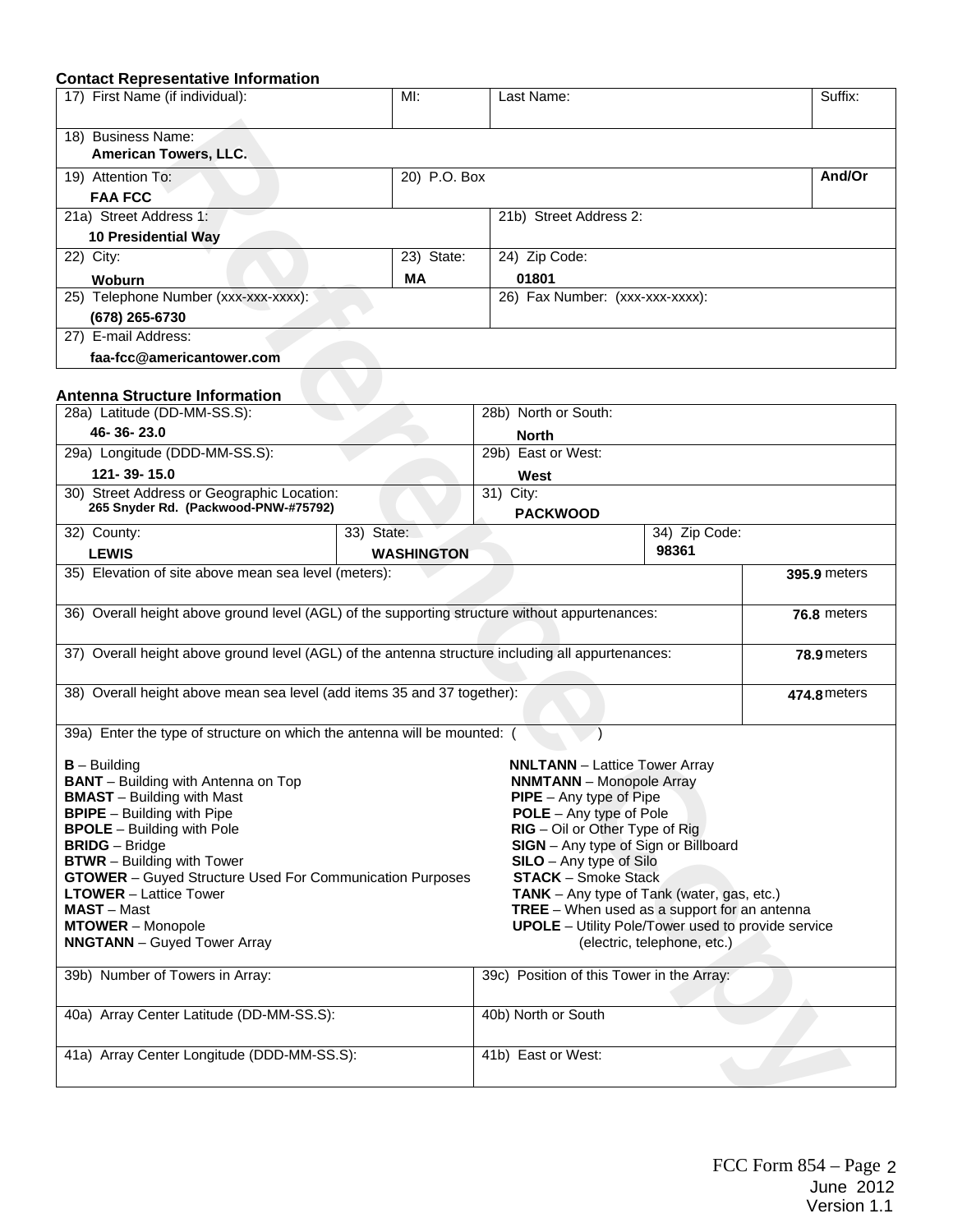## **Proposed Marking and/or Lighting**

| 42) Enter the proposed marking and/or lighting: (9) |                                                                                    |                                                                                                          |  |  |  |  |  |  |
|-----------------------------------------------------|------------------------------------------------------------------------------------|----------------------------------------------------------------------------------------------------------|--|--|--|--|--|--|
| Tier 1 - No Lights                                  | Tier 2 – No Red Steady Lights                                                      | Tier 3 – Red Steady Lights                                                                               |  |  |  |  |  |  |
| 1) None<br>2) Paint Only<br>3) Other                | 4) FAA Style B $(L-856)$<br>5) FAA Style D (L-865)<br>6) FAA Style C (L-856/L-865) | 7) FAA Style E (L-864/L-865/L-810)<br>8) FAA Style F (L-856/L-864/L-810)<br>9) FAA Style A (L-864/L-810) |  |  |  |  |  |  |

## **FAA Notification**

| .                                 |                       |
|-----------------------------------|-----------------------|
| (43)<br>=AA<br>Study<br>' Number: | 44<br>Date<br>Issued: |
| 2002-ANM-981-OE                   | 07/23/2002            |
|                                   |                       |

## **Environmental Compliance**

| Tier 1 - No Lights                                           |                                                                                                                                                                                                                                                                                                                     | Tier 2 - No Red Steady Lights<br>Tier 3 - Red Steady Lights |  |                              |
|--------------------------------------------------------------|---------------------------------------------------------------------------------------------------------------------------------------------------------------------------------------------------------------------------------------------------------------------------------------------------------------------|-------------------------------------------------------------|--|------------------------------|
| 1) None<br>2) Paint Only<br>3) Other                         | 4) FAA Style B (L-856)<br>7) FAA Style E (L-864/L-865/L-810)<br>5) FAA Style D (L-865)<br>8) FAA Style F (L-856/L-864/L-810)<br>6) FAA Style C (L-856/L-865)<br>9) FAA Style A (L-864/L-810)                                                                                                                        |                                                             |  |                              |
| <b>FAA Notification</b>                                      |                                                                                                                                                                                                                                                                                                                     |                                                             |  |                              |
| 43) FAA Study Number:<br>2002-ANM-981-OE                     |                                                                                                                                                                                                                                                                                                                     | 44) Date Issued:<br>07/23/2002                              |  |                              |
| <b>Environmental Compliance</b>                              |                                                                                                                                                                                                                                                                                                                     |                                                             |  |                              |
| construction due to an emergency situation?                  | 45) Does the applicant request a waiver of the Commission's rules for environmental notice prior to                                                                                                                                                                                                                 |                                                             |  | ) Yes or No                  |
| the Antenna Structure?                                       | 46a) If the answer to 45 is No, is another federal agency taking responsibility for environmental review of                                                                                                                                                                                                         |                                                             |  | ) Yes or No<br>$\left($      |
| 46b) If the answer to 46a is Yes, indicate why:              |                                                                                                                                                                                                                                                                                                                     |                                                             |  | ) 1 or 2                     |
| 1)<br>environmental review of the Antenna Structure.         | The Antenna Structure is on Federal Land and the landholding agency is taking responsibility for the                                                                                                                                                                                                                |                                                             |  |                              |
| 2)<br>review of the Antenna Structure.                       | Another federal agency has agreed with the FCC in writing to take responsibility for the environmental                                                                                                                                                                                                              |                                                             |  |                              |
| environmental review of the Antenna Structure.               | 46c) If the answer to 46a is Yes, provide the name of the federal agency taking responsibility for the                                                                                                                                                                                                              |                                                             |  | Name:                        |
| posted on the FCC's website (mm/dd/yyyy).                    | 47) If the answers to 45 and 46a are No, provide the National Notice Date for the application to be                                                                                                                                                                                                                 |                                                             |  | Date:                        |
| 48) Is the applicant submitting an environmental assessment? |                                                                                                                                                                                                                                                                                                                     |                                                             |  | Yes or No                    |
|                                                              | 49) Does the applicant certify that grant of Authorizations at this location would not have a significant<br>environmental effect pursuant to Section 1.1307 of the FCC's rules?                                                                                                                                    |                                                             |  | ) Yes or No                  |
|                                                              | 50) If the answer to 49 is Yes, select the basis for this certification.                                                                                                                                                                                                                                            |                                                             |  | 1, 2, 3, 4<br>$\overline{ }$ |
| 1)                                                           | The construction is exempt from environmental notification (other than due to another agency's review)<br>and it does not fall within one of the categories in Section 1.1307(a) or (b) of the FCC's rules?                                                                                                         |                                                             |  |                              |
| 2)                                                           | The construction is exempt from environmental notification due to another agency's review, and the<br>other agency has issued a Finding of No Significant Impact.                                                                                                                                                   |                                                             |  |                              |
| 3)                                                           | The environmental notification has been completed, and the FCC has notified the applicant that an<br>Environmental Assessment is not required under Section 1.1307(c) or (d) of the FCC's rules, and the<br>Construction does not fall within one of the categories in Section 1.1307(a) or (b) of the FCC's rules. |                                                             |  |                              |
| 4)                                                           | The FCC has issued a Finding of No Significant Impact.                                                                                                                                                                                                                                                              |                                                             |  |                              |
|                                                              | 51) If the answer to 50 is 3 or 4, enter the date that Local Notice was provided (mm/dd/yyyy).                                                                                                                                                                                                                      |                                                             |  | Date:                        |
|                                                              |                                                                                                                                                                                                                                                                                                                     |                                                             |  |                              |